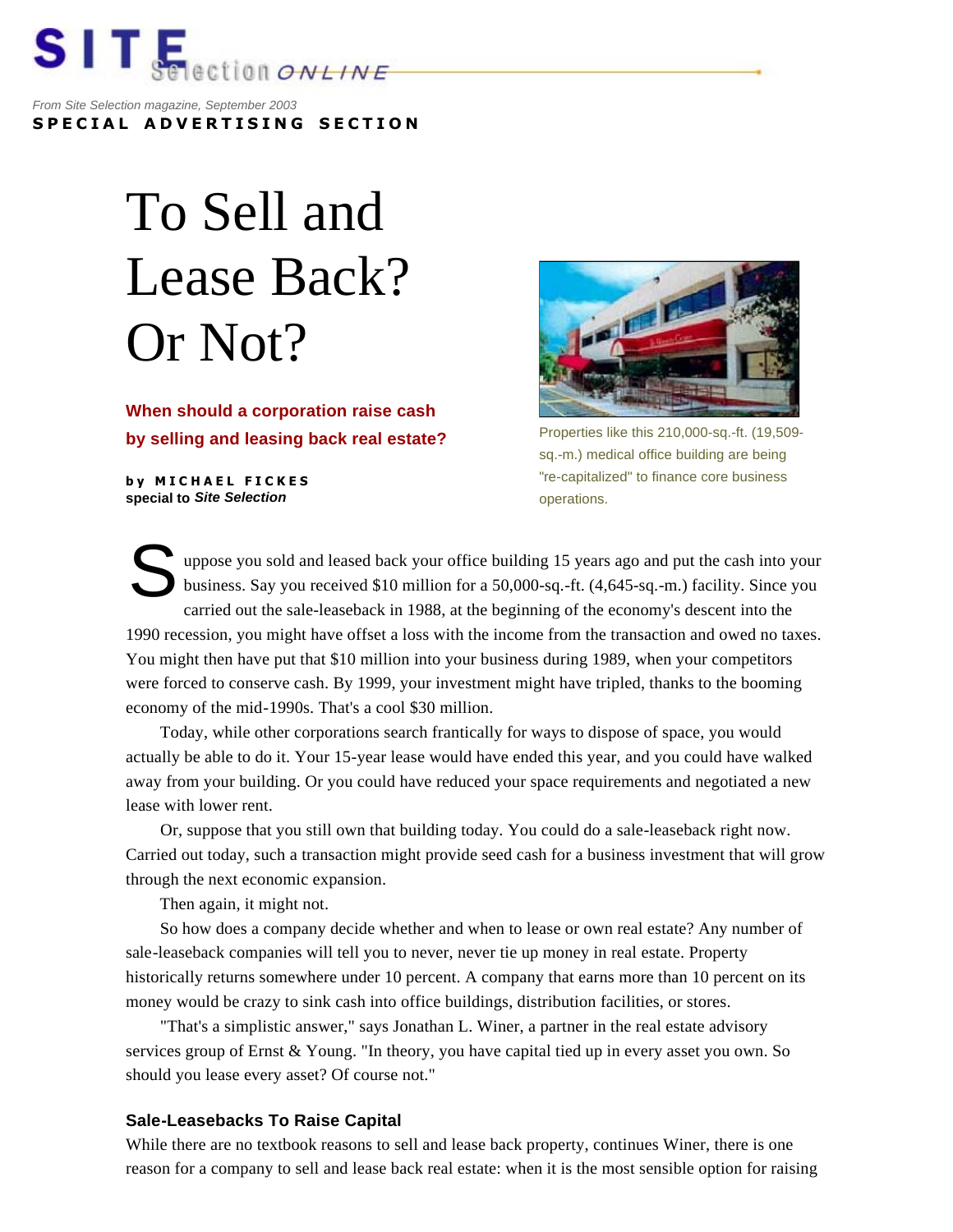capital necessary to fund corporate undertakings.

Last summer, for example, Ernst & Young advised a large regional not-for-profit healthcare system on a 20-year sale-leaseback of 19 clinics. Stemming from a desire to raise capital, the transaction moved \$35 million in cash into the system's coffers.

 The healthcare system had built its network of clinics over time with unsecured short-term corporate capital. Even so, the system maintained a 1:1 debt-to-equity ratio on its balance sheet, a reasonable debt level for a non-profit, according to Winer.

 The system wanted capital, but did not want to unbalance its debt ratio by using retained earnings or issuing bonds. On the other hand, continuing to own a network of small, 5,000-sq.-ft. (465-sq.-m.) clinics posed risks in the future. The system operated in suburban and rural areas. A demographic analysis suggested that the makeup of the population surrounding the existing facilities would change substantially over 20 years and could require the clinics to move. Even if the demographic analysis proved wrong, the system's executives believed that leasing, buying, or building new facilities in 20 years would pose few problems. Worse risks would stem from owning real estate in the wrong location in 2020.

 Selling and leasing back the clinics eliminated that risk, while preserving the system's credit standing with the rating agencies. Whether a company issues debt or enters into a sale-leaseback makes little difference to rating agencies, says Winer. A sale-leaseback is an obligation that increases debt load. In its analysis of the transaction, one rating agency noted that the system's sale-leaseback did indeed affect the company's debt posture. At the same time, the agency applauded the increased liquidity created by moving from real estate into cash. Another benefit stemmed from the fact that the obligation to pay rent didn't appear on the system's balance sheet.

## **Sale-Leaseback vs. Mortgage**

Only the largest and strongest corporations can borrow money for more than 10 years at fixed rates. The rest must borrow short-term LIBOR funds. But when floating LIBOR rates begin to rise, a company that has financed long-term projects with short-term money will eventually find itself seeking long-term refinancing.

 Money raised through a sale-leaseback compares well with long-term money, secured by a long-term mortgage, says Michael Dorsch, executive vice president with iStar Financial, a Boston-based sale-leaseback company. Depending on prevailing interest rates, funds raised from a sale-leaseback may even be cheaper than a mortgage.



Michael Dorsch iStar Financial

 For example, says Dorsch, suppose a company enters into a 25-year saleleaseback and raises \$10 million. The sale-lease back company might charge 8 percent, or \$800,000 per year, for rent to begin with. Over time, the rent would rise. Perhaps over the life of the deal, the rent would average 9 percent, or \$900,000 per year.

 Compare that deal with a 6-percent long-term loan on \$7.5 million, or 75 percent of the property's value. This transaction would feature a 7.75-percent loan constant and require \$581,000 per year in mortgage payments.

 Dorsch also notes that the long-term loan requires \$2.5 million, or 25 percent of the company's equity, to remain in the property. If the company's return on equity averages 15 percent, the cost of tying that money up in the property will total \$375,000 per year. Add that to the mortgage payments, and the mortgage will cost the company \$956,000 per year.

While the company can deduct the interest contained within the \$956,000, all of the \$900,000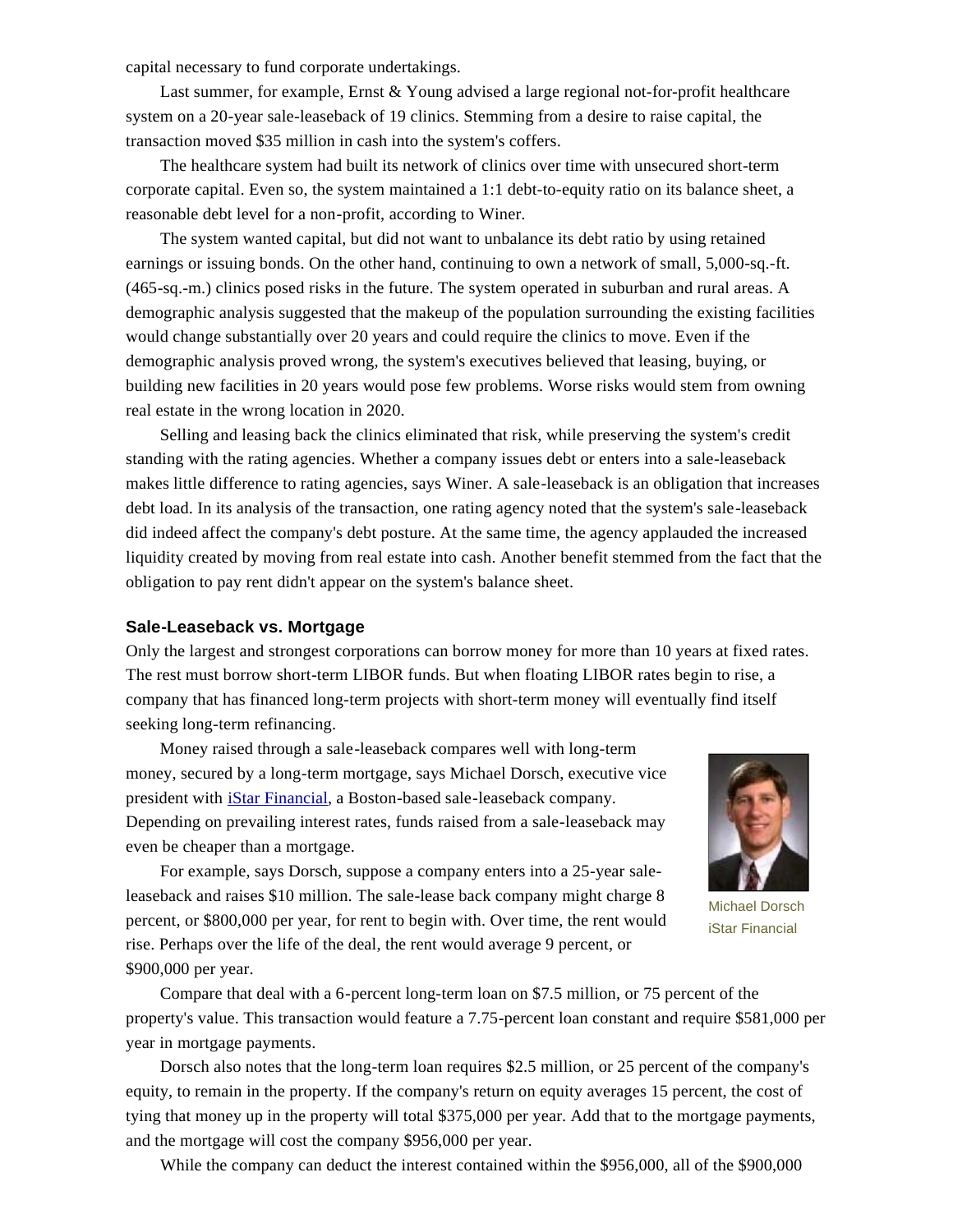sale-leaseback rent is deductible. The sale-leaseback benefit will be at least partly equalized by deductions for depreciation allowed on the mortgage side of the example. But don't forget that the mortgage appears on the balance sheet as a debt obligation, while the lease, as an expense, never touches the balance sheet.

 At the end of the mortgage, the company owns the building free and clear and can sell it, but maybe not for very much. Real estate professionals earn their money by selling at the right time in the real estate cycle, when property values are highest. Corporations, on the other hand, usually need space when the economy is humming and property values are peaking. "That's the twist," Dorsch says. "Companies often try to sell real estate when the economy stinks and the property is worth less."

 Still, the bricks and mortar will yield some cash value. If corporate executives have the time to manage a real estate sale at that level, the mortgage may prove to be the more economical transaction. The problem is that managing mortgages and sales has nothing to do with a corporation's core business.

## **Matching Corporate Strategy To Sale-Leaseback Strategy**

Recently, Jones Lang LaSalle advised a corporate client working out a five-year operational realignment. A major corporate facility posed a wild card in the process. No one could figure out whether or not the building would be necessary to future operations. The company wanted to put off the decision to keep or dispose of the building for five years. That required making a decision between carrying out a five-year sale-leaseback, an unusual transaction, or simply continuing to own the property.

 The building was located in a vibrant sub-market of a metropolitan area. It was adaptable to different uses. It was just the kind of property a sale-leaseback company would want for a long period of time. Although the purchase price would be lower for a five-year lease than a long-term lease, a sale-leaseback company would still pay well for a building as attractive as this.

 Next, the company compared the net present value (NPV) of the after-tax cash flows from owning and leasing the building for five years. The benchmark would be an NPV-neutral or NPVpositive comparison. The sale-leaseback would generate a sum of money minus the rents and operating expenses paid over the term of the lease. Continuing to own would include costs of depreciation and operating expenses, adjusted by the residual value of the building at the end of the five years.

 As it turned out, the NPVs of the two cash flows were about equal. The comparison led the company to gravitate toward sale-leaseback, but didn't seal the deal.

 "Under GAAP, the lower a discounted rental cash flow, the greater the gain you can recognize," says Robert Dmytryk, a senior vice president with Jones Lang LaSalle. "A short five-year lease made it possible to recognize a greater gain than a 10-year lease."

 While the five-year sale-leaseback lease would yield lower proceeds, the short-term GAAP gain made the trade-off work. In addition, the company got the real estate flexibility it needed.

 "An investor would have paid a ton more for this asset if the company were willing to sign a longer lease," adds Dmytryk.



 But the company was more interested in exit flexibility. The real estate deal that produced that flexibility got the nod. A different company with different objectives and different property might have chosen a different path. SITE